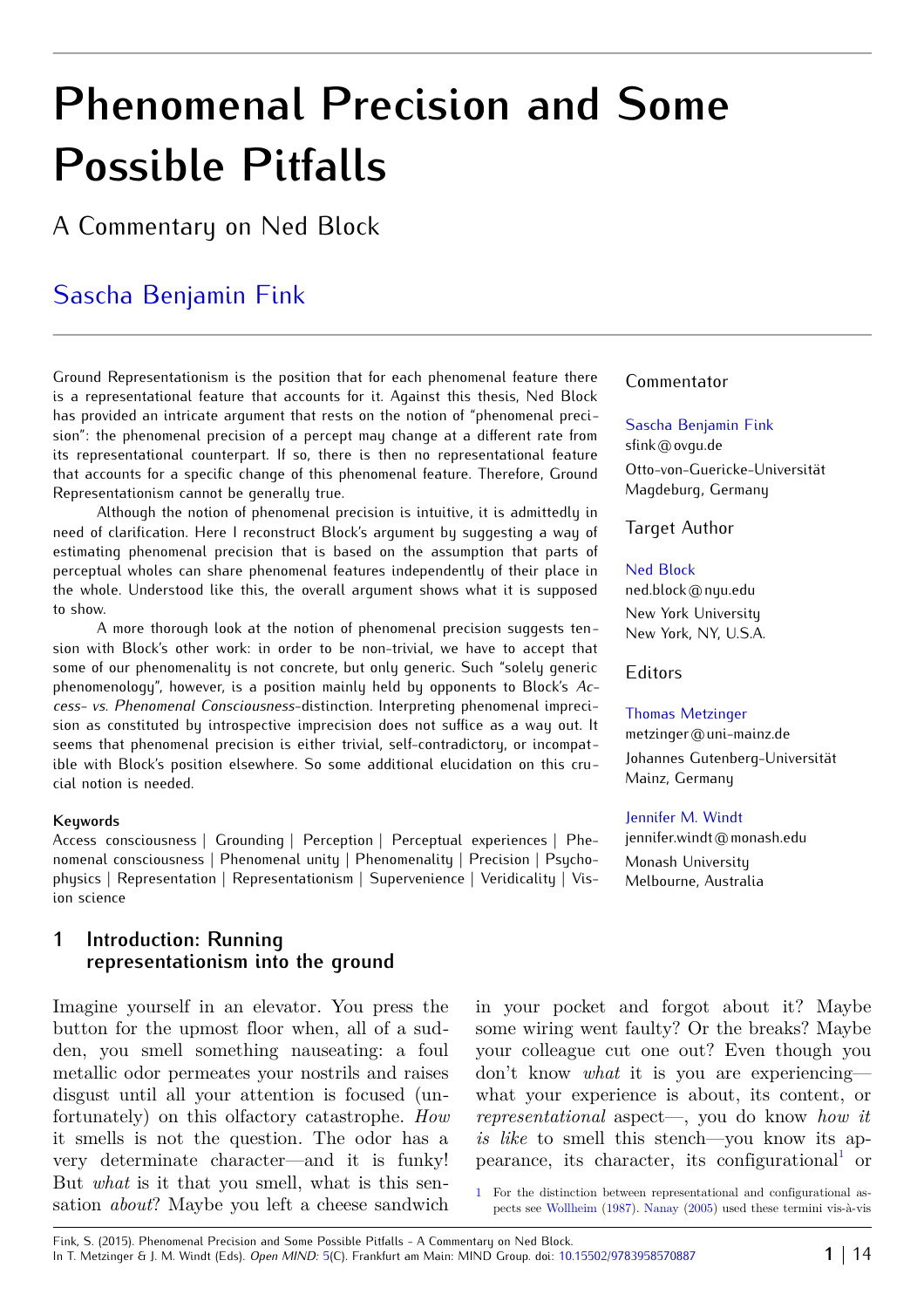*phenomenal* aspects. What is the relation between content and character in such percepts?

*Representationists* give the following answer to this question: all phenomenal features of an experience (its appearance or character) are dependent on its representational features (its content): *how* you experience is determined by *what* you experience. [Ned](#page-12-4) [Block \(forthcoming](#page-12-4)  $(2015)^2$  $(2015)^2$  $(2015)^2$  $(2015)^2$  has provided a useful way of taxonomizing Representationists further: Identity-Representationism (IR) is the claim that the character of an experience is nothing but its content. However, content here cannot be more basic than character, because identity is symmetrical. Character then determines content just as content determines character, because both are just one and the same. Also, if we want to *explain* or *reduce* character to content, then IR is not the way to go, because reduction—unlike identity is *asymmetric*, and so is explanation.<sup>[3](#page-1-1)</sup>

That an experience's content is more basic and determines its character (but not *vice versa*) can be captured in two ways: Supervenience-Representationism (SR) is the claim that every change in phenomenal character necessitates a change in the content of the experience, but not vice versa. But SR leaves open *which* change in content determines a specific change in character. In Ground-Representationism (GR), however, not any change will do: the change in character must have a change in content that *accounts* for the change in character.

Say you experience a change in the size of a gap, e.g. it grows larger. If that experience's character merely *supervenes* on its content, then the appearance of a growing gap does not necessitate that your experience is *about* a growing gap—*something* has to change in content, but it doesn't need to be this specific change. This appearance may be brought about by a change from being about a gap of size *x* to a smaller gap of size *y*, or about the gap changing color,

or about your toe starting to twitch while you look at the gap—any change might do without violating the letter of SR. However, if an experience's character is *grounded* in its content, then the change in content must account for the appearance. It seems that only being about a growing gap truly accounts for the appearance of a growing gap. If we want to be Representationists, GR seems like our best option: it allows us to (i) differentiate content from character, (ii) see content as more basic than character, (iii) capture that phenomenal character is dependent on content, but not *vice versa*, and (iv) make content accountable for character.

However, character is *not* grounded in content, Block  $argues: <sup>4</sup> GR is false$  $argues: <sup>4</sup> GR is false$  $argues: <sup>4</sup> GR is false$ . This assessment is motivated by empirical considerations. There are many gems in Block's article, but I will focus mainly on the crown jewel, which is the argument based on "phenomenal precision". It is subtle and intricate, so my first step is to reconstruct it (with a bit of elaboration) in section [3.](#page-3-0) In section [4,](#page-6-0) I point to a few oddities and tensions I see with Block's other work. I do not see these tensions as offering a decisive blow to his argument, but as a plea for an elaboration on how Block thinks about phenomenal precision. (My main argument meanders through the main text. I keep it concise, but some points deserve some technical elaboration—thus the abundance of footnotes. They may be treated like beetroot on a buffet, i.e. skipped with clean conscience.)

# <span id="page-1-4"></span>**2 "Phenomenal precision"**

The notion of *phenomenal precision* plays an important role in Block's argument. He [\(this](#page-12-1) [collection,](#page-12-1) p. 45  $\&$  47) admits that it is a notion in need of clarification—but one where a lack of definition ought not give us headaches, since many concepts pertaining to phenomenality lack definability.<sup>[5](#page-1-3)</sup>

aesthetic pictorial experiences. We may apply this distinction to experiences more generally.

<span id="page-1-0"></span><sup>2</sup> See also the article in [this](#page-12-1) [collection.](#page-12-1)

<span id="page-1-1"></span><sup>3</sup> At least, most often explanations are seen as asymmetric. For example, [Schindler \(2013\)](#page-13-1) has remarked that the mechanistic explanations à la [Craver \(2007\)](#page-12-3) violate asymmetry, which he sees as a shortcoming of Craver's account.

<span id="page-1-2"></span><sup>4</sup> This is not his first argument against Representationism (see e.g., [Block](#page-12-2) [1996\)](#page-12-2), but I will focus mainly on his *The Puzzle of Perceptual Precision* in [this](#page-12-1) [collection.](#page-12-1)

<span id="page-1-3"></span><sup>5</sup> This has become somewhat like a signature move for Block. Consider e.g.: "You ask: What is it that philosophers have called qualitative states? I answer, only half in jest: As Louis Armstrong said when asked what jazz is, 'If you got to ask, you aint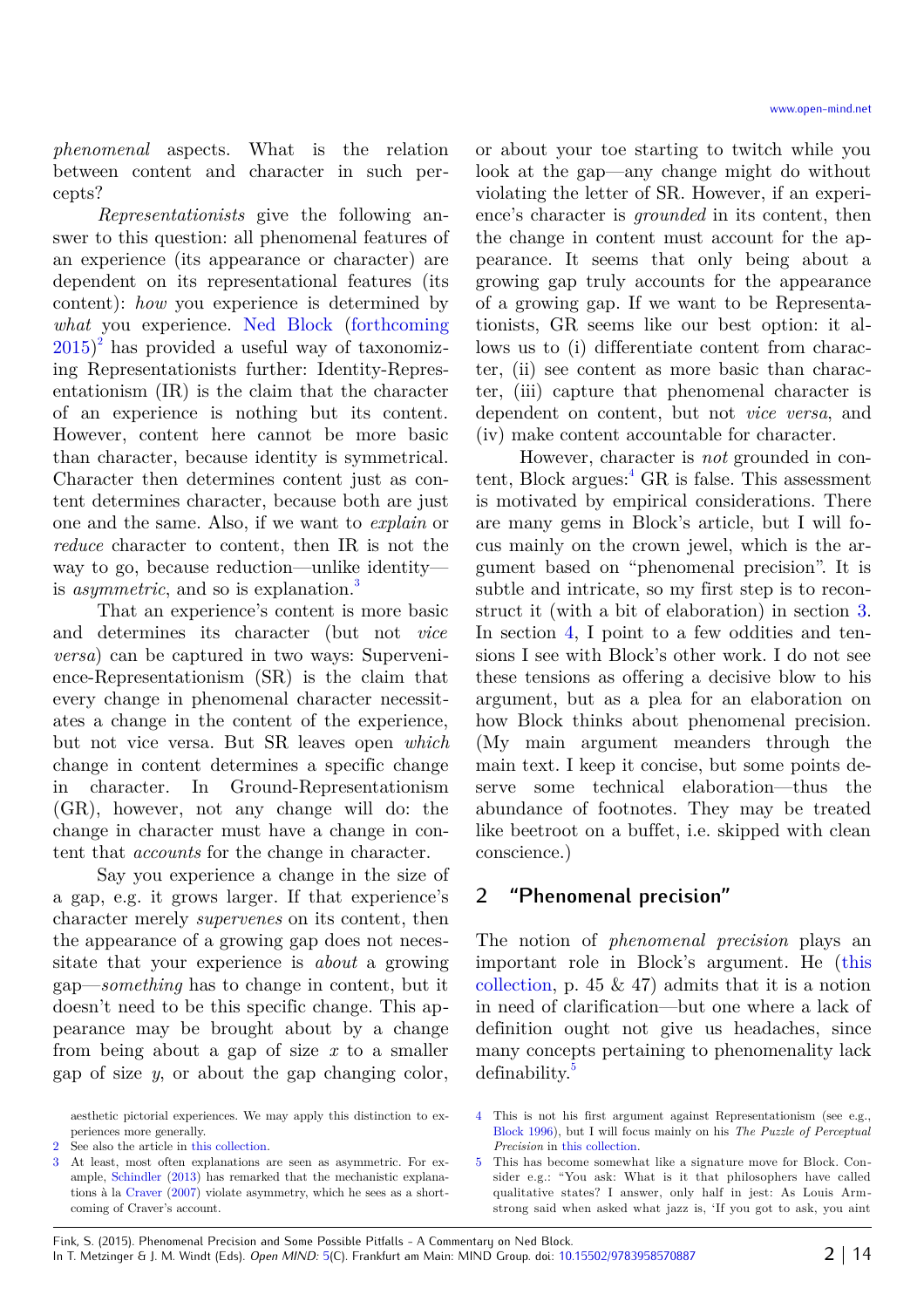<span id="page-2-1"></span>We can think of precision as connected to bandwidth. What does that mean? Some variations in the external world do not factor into how the world feels to us. For example, one cannot differentiate a grating of 20% contrast from one of 20.2%, or a pain caused by heat of 480 millicalories per second per square centimeter from one caused by 640 mc/sec/cm<sup>2</sup> [\(Hardy](#page-12-9) [et](#page-12-9) [al.](#page-12-9) [1940;](#page-12-9) [Hardy](#page-12-8) [et al.](#page-12-8) [1952\)](#page-12-8). However, there is a point where the variance in the stimulus becomes just noticeable, e.g., a pain of 660 mc/sec/cm² does feel different from one at 480. This can be measured behaviorally, namely if a subject is able to distinguish one item of type A from another of type B above chance based on the relevant feature (e.g., if 75% of all presented items are distinguished correctly). So all the variance that I cannot distinguish perceptually between two just noticeable differences (JNDs) is covered by percepts with the same phenomenal character. That is, if I have a percept *a*, different states of affairs may have caused *a* and the phenomenal character of the percept does not convey its real cause. So percepts ought to count as a bit imprecise. The more cases are covered by a percept, the less precise: a visual-contrast-percept that can be caused by  $20\pm1\%$  contrast is more precise than one that can be caused by  $20\pm3\%$ .

He continues by stating that synonyms and examples are the best way of conveying what is meant by "phenomenal consciousness". I do not thank that this is unreasonable, but instead intellectually honest. [Chalmers \(2011,](#page-12-10) p. 545) may have provided a good explanation of why it is so hard to provide a real definition for "phenomenality": It might be a bedrock concept, which cannot be decomposed into more basic concepts, because it is itself most basic—it captures the fundamental distinction between reality and its appearance to us:

"[…] a dispute is bedrock relative to an expression: so the dispute over 'Mice are conscious' might be bedrock with respect to 'conscious' but not with respect to 'mice'. A substantive dispute is bedrock relative to an expression *E* when no underlying dispute can be found by applying the method of elimination to *E* [i.e., replacing *E* in disputes by another expression where people agree on the meaning]: roughly, when there is no underlying dispute that does not involve *E* or cognates."

If an expression is bedrock, then it cannot be elucidated by conceptual analysis—and there cannot be any non-stipulative real definition.

Percepts have representational and phenomenal aspects—content and character. Precision certainly makes sense when it comes to content, because "[t]he representational content of a perception is—constitutively—the veridicality conditions", [Block](#page-12-1) writes [\(this](#page-12-1) [collection,](#page-12-1) p.  $27$ .<sup>[6](#page-2-0)</sup> So we can look at the range of cases in the world that make a percept veridical, and thereby determine its degree of representational precision based on the range of cases that may have caused it in that obtaining condition. If, for example, a Gabor patch with 22% contrast looks just like one with a 28% contrast, then the representational content of this percept has a degree of precision of at least 6%, because all cases between 22% and 28% are covered by the same phenomenal appearance. Otherwise, these two Gabors would not look the same.

Representational precision makes sense but how about *phenomenal* precision? Intuitively, phenomenal precision sounds good: things may appear *red* or *crimson*, and because all things crimson are a subset of all things red, the bandwidth of both ways of seeing-as differs and therefore they ought to count as differently precise.

But if we can diagnose differences in the degree of phenomenal precision, we need a way of estimating its degree. How would we do this? GR provides an easy answer: phenomenal precision is grounded in representational precision, so we can use the same methods by which we estimate representational precision to estimate phenomenal precision. But in an argument where GR is under scrutiny, one cannot presume this without begging the question. So we must look for another way of estimating phenomenal precision.

<span id="page-2-2"></span>For this purpose, Block suggests the Phenomenal Precision Principle (PPP), which we may reconstruct as: If the percept of item  $i_l$ and the percept of item  $i_2$  are phenomenally indistinguishable with respect to some feature *F* under condition *A*, but phenomenally determinately different vis-à-vis *F* under condition *B*, then the experience in *A* is less precise than in *B*.

never gonna get to know.'" [\(Block](#page-12-6) [1991,](#page-12-6) p. 217)

Or: "I cannot define [phenomenal consciousness] in any remotely noncircular way. I don't consider this an embarrassment. The history of reductive definitions in philosophy should lead one not to expect a reductive definition of anything. The best one can do for [phenomenal consciousness] is in some respects worse than for many other concepts, though, because really all one can do is point to the phenomenon (cf. Goldman 1993a). Nonetheless, it is important to point properly." [\(Block](#page-12-5) [1997,](#page-12-5) p. 230)

<span id="page-2-0"></span><sup>6</sup> This is in the spirit of [Burge \(2010,](#page-12-7) pp. 55–60), whom Block cites in this context.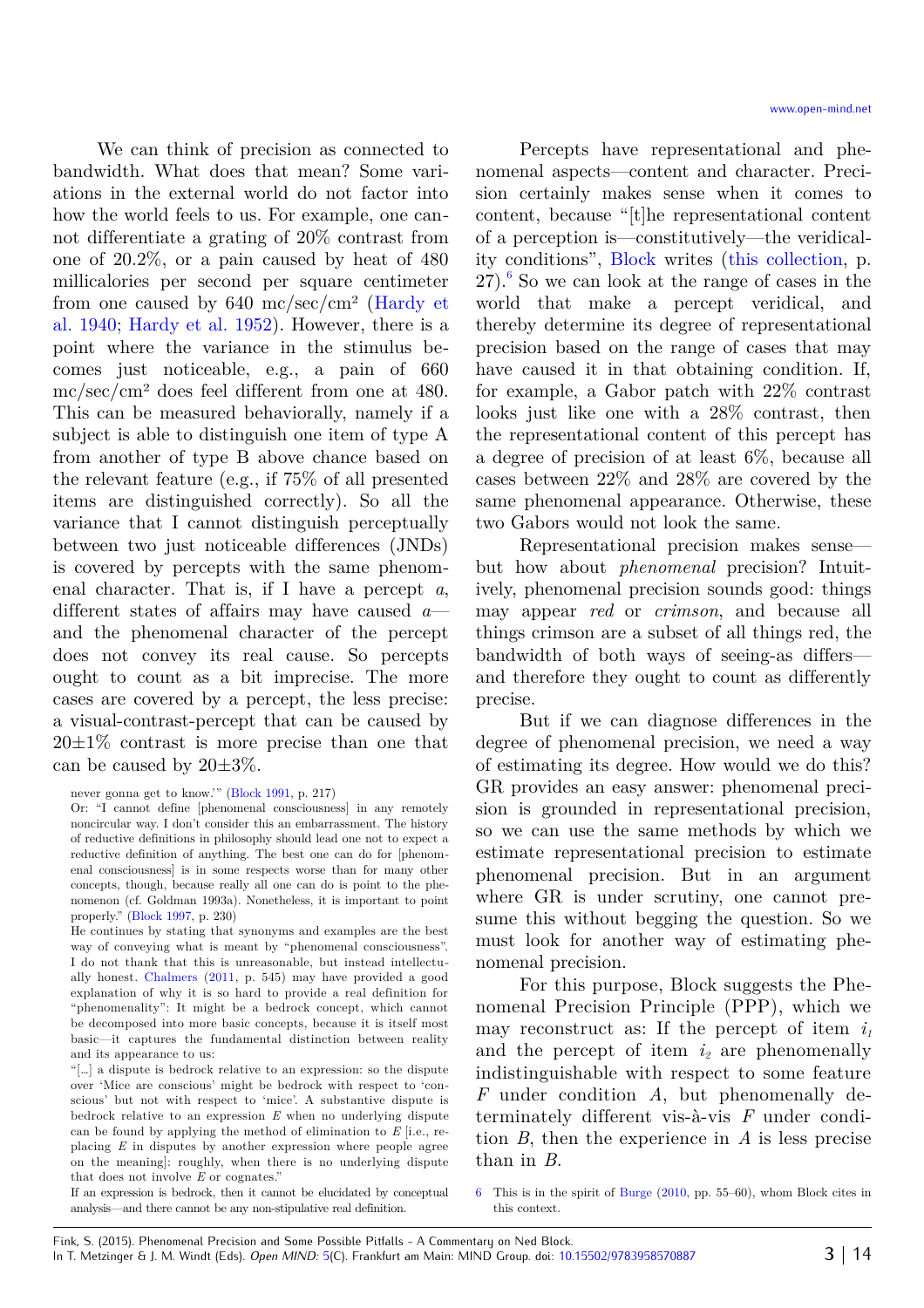

<span id="page-3-1"></span>**Figure 1:** If one fixates on one of the black dots but actively attends to the lower-contrast patch to the left, the two patches to the right and left of the dot will appear alike. If one gazes freely or attends to the right, the difference in contrast is obvious or even more pronounced. Taken from [Carrasco](#page-12-11) [et al. \(2004,](#page-12-11) p. 310).

So if I cannot differentiate two stimuli by their contrast in condition *A*, but can differentiate the two by contrast in condition *B*, then my experience in *A* is less precise than in *B*. Why? Because if I can tell the two items apart phenomenally, then I can distinguish cases, and therefore the bandwidth of that experience is narrower.

Block uses differences in phenomenal precision prominently in an argument against GR: he believes that in some cases, phenomenal precision (*p*–precision) and representational precision (*r*–precision) can fall apart. If GR were true, such that representational features must account for phenomenal ones, then this cannot be the case. But this is exactly what happens, according to [Block:](#page-12-1) "there is evidence that attended and foveal perception can be greater in [phenomenal precision] without involving awareness of more precise environmental properties" [\(this](#page-12-1) [collection,](#page-12-1) p. 41). Then, GR is false.

# <span id="page-3-0"></span>**3 Block's precision argument**

What evidence speaks for [Block'](#page-12-1)s thesis that "attended and foveal perception can be greater in [phenomenal precision] without involving awareness of more precise environmental properties" [\(this](#page-12-1) [collection,](#page-12-1) p. 41)? (For those who have read the original article and have a firm grasp of the argument based on precision, this part may be skipped for the discussion in section [4.](#page-6-0))

# **3.1 The stimulus and the conditions of viewing**

Consider the stimuli in figure [1](#page-3-1) taken from [Carrasco](#page-12-11) [et al.](#page-12-11) ([2004,](#page-12-11) p. 310), and mentioned by Block twice (figure 7 and 9 in his article). It shows three Gabor patches of 16%, 22%, and 28% contrast—call these stimuli  $g_{16}$ ,  $g_{22}$ , and  $g_{28}$  respectively. If we look directly (i.e., foveate) *at* and attend *to* each of these stimuli, the percepts they cause are decidedly different to each other. Call this condition "SFAG" for *stimuli foveated, attention on gabors*. However, if we fixate on the black spot between the patches (such that the patches are more in the periphery of our visual field) but *attend* to the one with lower contrast (i.e., to the left of where we fixate), then the percepts they cause appear indistinguishable from one another. Call this condition "SPAL" for *stimuli peripheral, attention on lower contrast*. This comparative indistinguishability does not arise if we attend to the higher contrast patch or to the spot in the middle. Call these conditions "SPAH" for *stimuli peripheral, attention to higher contrast* and "SPAF" for *stimuli peripheral, attention to fixation spot*, respectively.[7](#page-3-2)

<span id="page-3-2"></span><sup>7</sup> See also table [1.](#page-4-0) We may also introduce the following formalism:  $Ch(x)$  stands for the character of a percept of  $x$  (the external stimulus);  $Ch(x\mathcal{Y}y)$  stands for the character of perceiving stimuli *x* and *y* together, i.e., a mereological fusion of simultaneously occurring characters at a moment in time *t*. The comparative character is then: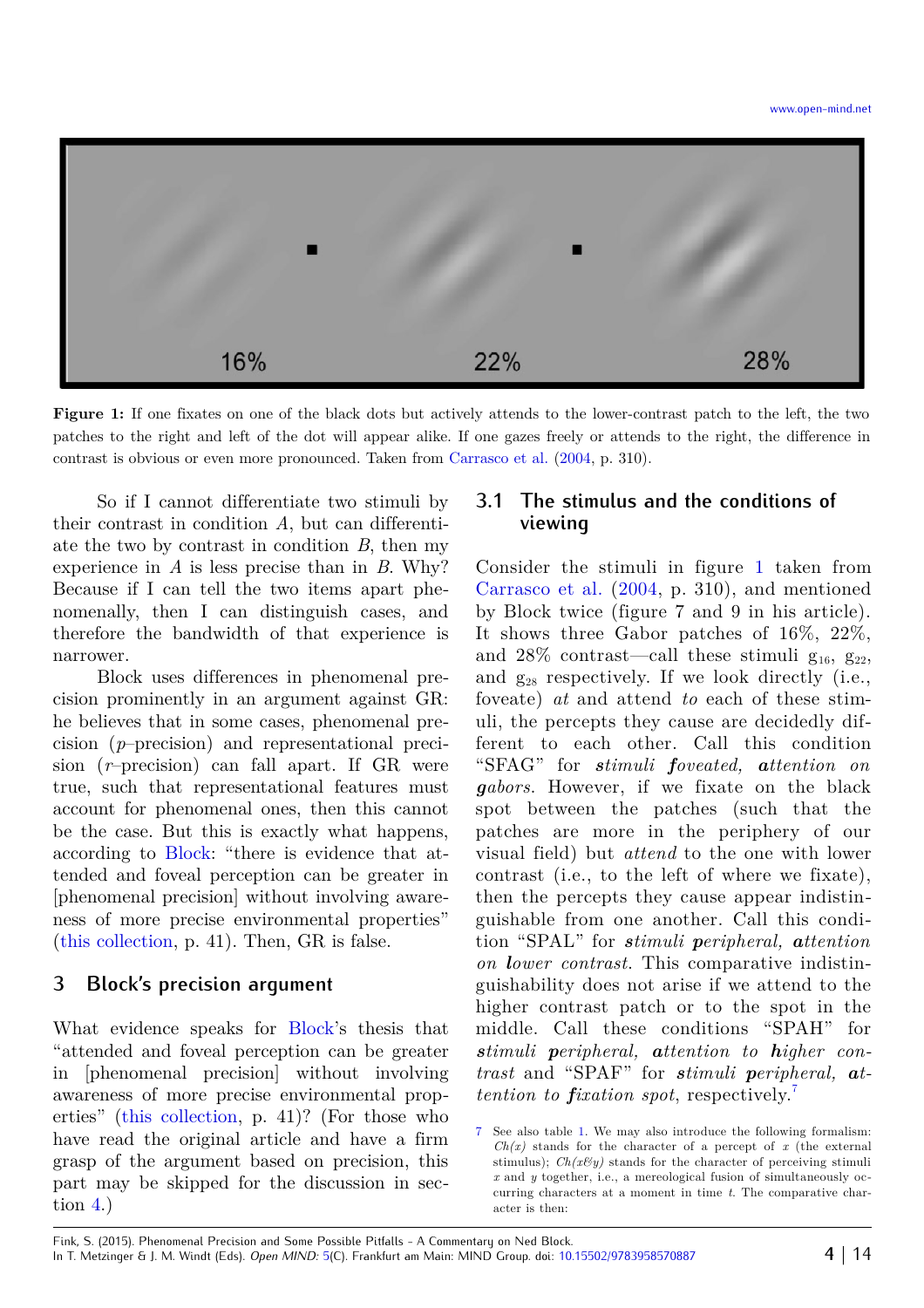<span id="page-4-1"></span><span id="page-4-0"></span>**Table 1:** The character in each condition of viewing/attending to the stimulus of 22% and 28% in figure [1.](#page-3-1) (See also footnote [7.](#page-4-1))

| Abbreviation | Condition                                            | Character         |
|--------------|------------------------------------------------------|-------------------|
| <b>SFAS</b>  | Stimulus foveated.<br>attention on stimulus          | distinguishable   |
| <b>SPAS</b>  | Stimulus peripheral,<br>attention on fixation spot   | distinguishable   |
| <b>SPAH</b>  | Stimulus peripheral,<br>attention on higher contrast | distinguishable   |
| SPAL         | Stimulus peripheral,<br>attention on lower contrast  | indistinguishable |

#### **3.2 The evidence for attention influencing appearance**

It seems that attention alters appearance. Our main evidence is introspective: we can reliably produce such changes in appearance from SPAH to SPAF to SPAL by shifting attention. This works even if we know of the effect.

To an external observer, there is evidence available from naïve subjects: If these subjects have to name the orientation of the patch with the higher contrast ( $\angle$  vs.  $\setminus$ ), they choose at chance level in SPAL *even if there is a contrast* difference of 6%.<sup>[8](#page-4-2)</sup> (The shift in attention was

 $SFAG: Ch(q_{22}) \neq Ch(q_{28})$  $SPAF: Ch(g_{22} \& g_{28}) \approx (Ch(g_{22}) \neq Ch(g_{28}))$  $SPAH: Ch(g_{22} \& g_{28}) \approx (Ch(g_{22}) \neq Ch(g_{28}))$ 

$$
SPAL: Ch(g_{22} \& g_{28}) \approx (Ch(g_{22}) = Ch(g_{28}))
$$

Note that just because phenomenal parts share identical phenomenal character, these parts themselves need not be identical: they may occur at different moments in time, be part of different phenomenal wholes, or be arranged in a different manner; if any of these extrinsic properties were among the identity conditions of phenomenal parts, then  $a \neq b$ ; however, the character of some  $a$  may still be identical to the character of *b*.

If phenomenally-unified percepts are mereologically organized, as suggested by [Bayne \(2010\)](#page-12-16), as well as [Wiese](#page-13-3) & [Metzinger \(2012\)](#page-13-3), then: **if** a percept at *t1* has  $Ch(x \ \& y)^t = (Ch(x)^t \neq Ch(y)^t)$  and a percept at *t2* has  $Ch(x \& y)^{t2} = (Ch(x)^{t2} = Ch(y)^{t2})$ , then  $Ch(x)^{t1} \neq Ch(x)^{t2}$  or  $Ch(y)^{t1} \neq Ch(y)^{t2}$ . This is the case in the experiment by [Carrasco](#page-12-11) [et al. \(2004,](#page-12-11) p. 310); so under these presumptions, the appearances of parts of the overall percept must change between the conditions, because the character of the whole changes.

<span id="page-4-2"></span>8 That is, the point of subjective equality (PSE) differs between the conditions. PSEs are determined by that configuration where a forced choice between stimuli is chancy. [Carrasco](#page-12-11) [et al.](#page-12-11) (see [2004,](#page-12-11) p. 311, figure 5a) kept a  $g_{22}$  fixed (standard) and varied the other patch (test). So one condition (cue to test) covered what I call here SPAH and SPAL, as in some cases, the test patch had a lower, in some a higher contrast than the standard  $g_{22}$ . (This is merely a difference in presentation, which does not influence the overall argument. Their presentation simply provides a continuous psychometric exogenously triggered by a visual cue 27ms prior to stimulus onset.) Because subjects have to decide which grating *looks* higher in contrast, and pick the lower or the higher contrast patch at random, it is reasonable to assume that the two look the same: they have identical character in SPAL. Thus, attention affects appearance.

#### **3.3 The contents and degree of** *r***– precision in different conditions**

So the character of comparative percepts (the character of experiencing two patches together) differs between these conditions, even if the stimuli and the way we fixate remain the same. But what about the respective *contents*?

In SFAG, we can clearly tell the patches apart. If percepts are constitutively veridical (because otherwise they are not percepts, but illusions or hallucinations), then the content of a percept is determined by the actual world. Thus, the content of each percept of a patch is (approximately) its actual contrast.

In SPAF, the patches look different. However, as our ability to tell contrasts apart is a bit lower in the periphery, the contrast-JND is a bit higher—say,  $3\frac{1}{2}$ .<sup>[10](#page-4-4)</sup> So the content of the comparative percept is one where the content of each percept is less precise, but still discernible from another: its actual contrast within the range of a peripheral contrast-JND.

In SPAH, the comparative contrast between the patches is more pronounced. We cannot explain this if the content in SPAH is the same as in

curve.) If the fixation spot was cued, the PSE reflects reality: a  $g_{22}$ looks most like  $g_{22}$ ; if the standard  $(g_{22})$  was cued, the test patch had to have a higher contrast to look similar: a  $g_{28}$  looked most like a  $g_{22}$ ; if the test patch was cued, the uncued patch had to have a lower contrast to look most similar to the test: a  $g_{16}$  looked most like a  $g_{22}$ .

<span id="page-4-3"></span><sup>9</sup> The actual content is a bit more imprecise, i.e., within the range of 1 foveal contrast-JND, which is roughly 1%. Block suggests 2% overall. In personal communication, Frank Jäkel estimated that (under ideal experimental conditions with optimal stimuli) the contrast-JND could be a log-unit lower than that: 1% provides a good ballpark estimate for many conditions. He based this estimation on his own work done for the study published in [Jäkel](#page-12-14) & [Wichmann \(2006\)](#page-12-14). See also [Carney](#page-12-13) [et al. \(2000\)](#page-12-13), [Pelli](#page-13-2) & [Bex \(2013\)](#page-13-2), and the *locus classicus*: [Fechner \(1860,](#page-12-12) pp. 150ff.).

<span id="page-4-4"></span><sup>10</sup> See [Banks et al. \(1991,](#page-12-15) p. 1779). Although they do not specifically mention JNDs, they do provide data about contrast sensitivity in different degrees of peripheral eccentricity, which suggests some increase: "[T]he ideal [contrast sensitivity functions] do not exhibit the large contrast sensitivity losses that one observes in humans with increasing eccentricity."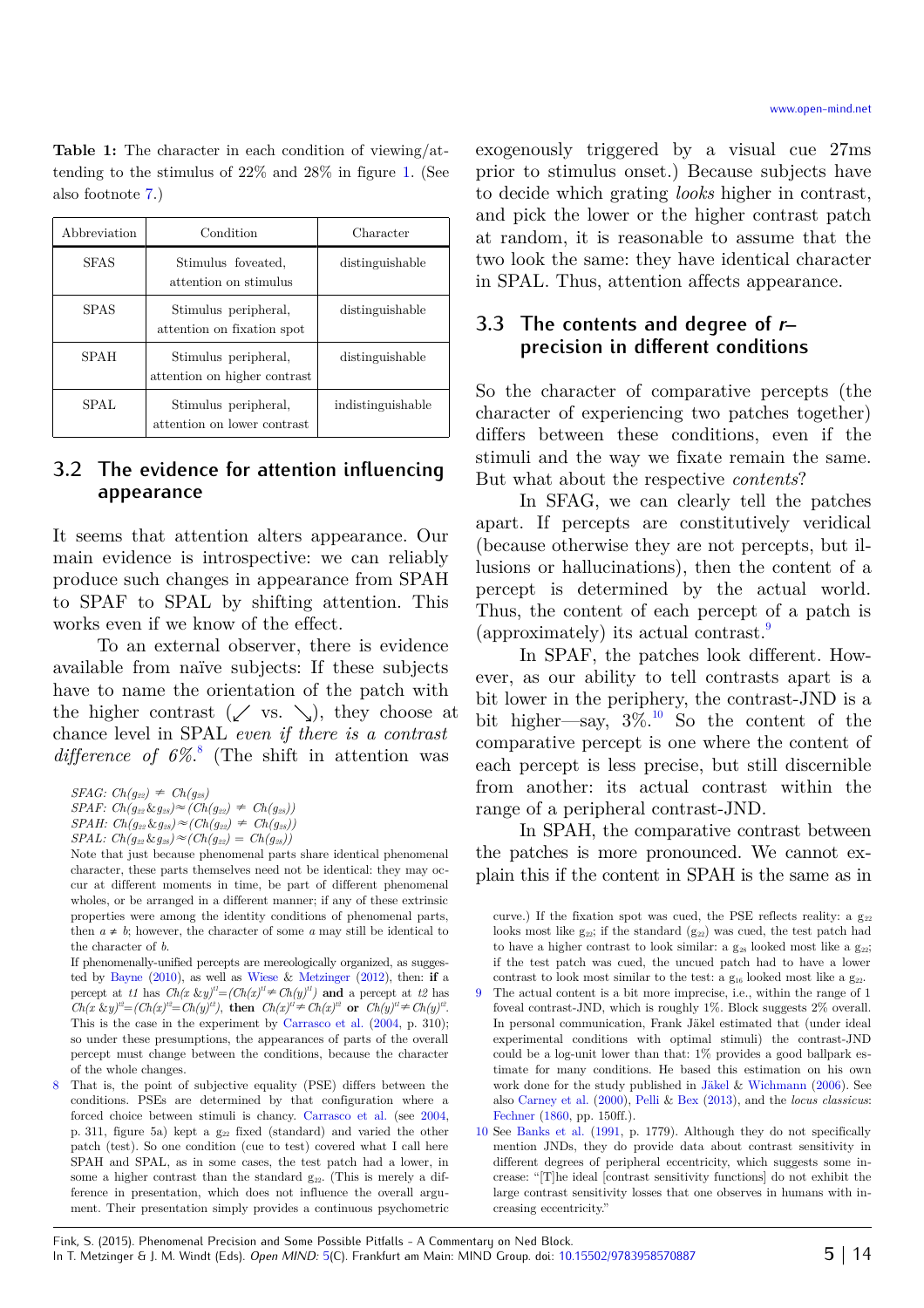SPAF. Somehow, the contents ought to differ more than in SPAF. One way to do this is to see one as more *r*–precise than the other. Then it is easier to tell the two apart, because there is no content-overlap. Another way would be to assume that one becomes less *r*–precise. Then it is easier to tell them apart because the respective minima and maxima are further apart. $11$ 

**Table 2:** The content and its degree of precision in each condition of viewing/attending to the stimulus of 22% and 28% in figure [1.](#page-3-1) (See also footnote [12.](#page-5-0))

| Condition   | $Content + Bandwidth$ estimation                                          |  |
|-------------|---------------------------------------------------------------------------|--|
| <b>SFAS</b> | $\%$ of actual contrast $\pm$ 1 foveal JND <i>attended</i> ( $\sim$ 1\%); |  |
| <b>SPAS</b> | $\%$ of actual contrast $\pm$ 1 peripheral JND unattended ( $\sim$ 3\%);  |  |
| <b>SPAH</b> | $\%$ of actual contrast $\pm$ 1 peripheral                                |  |
|             | $JND$ attended/ $\pm$ 1 peripheral JND unattended;                        |  |
|             | (my estimation: $\sim 2\% / \sim 3\%$ ; see also footnote 11)             |  |
| <b>SPAL</b> | at least the open interval between actual contrasts,<br>here $\geq 6\%$ : |  |
|             |                                                                           |  |

In SPAL, the comparative percept ( $q_{22}$  &  $q_{28}$ *together*) is such that the two patches are indistinguishable. So our percept is strictly speaking nonveridical. In order to make it veridical, one has to assign a quite imprecise content: it must at least cover both actual contrasts—i.e., be greater or equal to the interval that includes the actual contrasts as endpoints:  $[22\%, 28\%]$ .<sup>[12](#page-5-6)</sup>

<span id="page-5-5"></span>11 Block might argue that we lack a principled reason to choose one over the other as being more or less imprecise. The argument mirrors the one he gives concerning veridicality (see [Block](#page-12-1) [this](#page-12-1) [collection,](#page-12-1) pp. 26ff.). As veridicality determines the contents of percepts, one can easily adapt it: intuitively, one might think that the patch one attends to is more veridical; but attention changes appearance, so the unattended one might be more veridical; but as one mostly acts on what one attends to, it would be advantageous if what one acts on was most veridical. So we are stuck in a rut. The comparative percept in SPAL is illusory, but *as a percept*, it must be (partially) veridical. Block's suggestion is (or ought to be) that we should assume that each is veridical, but less *r*–precise. I'd agree. But I think we can do more: when we focus on the higher contrast Gabor, this increases the distance in *r*–precision between the compared percepts, and thereby ought to render them more discernible. If so, then this might apply to SPAL as well, such that the one we attend to is more precise. I pick up on this in footnote [12.](#page-5-2)

<span id="page-5-6"></span><span id="page-5-1"></span>12 See table [2.](#page-5-1) More formally, let *Co(x)* stand for the content of our percept of *x*, and  $Co(x \& y)$  for the content of the comparative percept of *x* and *y* together. Given the external content-determination of percepts and our understanding of JNDs, we can be a bit more precise about how imprecise content is in the different conditions. *SFAG: Co(g22)*=*22*± <sup>~</sup>*1%; Co(g28)*=*28*± *~1% SPAF:*  $Co(g_{22} \mathcal{B} g_{28}) \approx (Co(g_{22}) \geq 22 \pm \sqrt{3} \cdot 3 \cdot 6 \cdot 6 \cdot (g_{28}) \geq 28 \cdot 6 \pm \sqrt{3} \cdot 6 \cdot 6 \cdot (g_{29} \cdot 6 \cdot 6 \cdot (g_{20} \cdot 6 \cdot 6 \cdot 6 \cdot 6 \cdot (g_{21} \cdot 6 \cdot 6 \cdot 6 \cdot 6 \cdot (g_{22} \cdot 6 \cdot 6 \cdot 6 \cdot 6 \cdot (g_{23} \cdot 6 \cdot 6 \cdot 6 \cdot (g_{24} \cdot 6 \cdot 6 \cdot$ *SPAH:*  $Co(g_{22}g_{28}) \approx (Co(g_{22}) \geq 22 \pm \neg 3\% , Co(g_{28}) \geq 28\% \pm \neg 2\%)$ 

*SPAL: Co(g22&g28)*≈*(Co(g22)*≥*[22%,28%],Co(g28)*≫*[22%,28%])*

#### **3.4 Estimating the degree of** *p***–precision in the different conditions**

<span id="page-5-0"></span>So we know the percepts' contents and *r*–precision in the different conditions—but how about their *p*–precision? Block agrees that this is hard to estimate correctly. But the PPP gives us a rough guide: if the percept of item  $i<sub>1</sub>$  and the percept of item *i2* are phenomenally indistinguishable with respect to some feature *F* under condition *A*, but phenomenally determinately different vis-à-vis *F* under condition *B*, then the experience in *A* is less precise than in *B* vis-à-vis *F*. However, the case becomes more complicated, because we also have to think of the *p*–precision of *comparative percepts* (experiences as a whole) in addition to the *percepts compared* (the parts of whole experiences), akin to what we did in the case of *r*–precision.

#### <span id="page-5-4"></span><span id="page-5-3"></span>**3.4.1 Perceptual wholes and perceptual parts**

At each moment, you have a broad range of different sensations; but all of these together are parts of one massive phenomenal *me-here-nowwith-this-and-that*-whole: at a bar, you smell the mixture of spilt beer and sweat, taste the medicinal-peaty taste of your Lagavulin, while you ogle a lovely co-member of your species—who makes you feel your heart pumping in your chest. But you don't feel all these separately; they are fused into one fleeting holistic experience.

If phenomenal wholes are not character– identical, there must be a difference in their parts; but some distinguishable phenomenal wholes may still share parts with identical phenomenal character: the feel of your beating heart while ogling may be phenomenally identical to the feeling of your beating heart after escaping the oglee's significant other.

#### <span id="page-5-7"></span>**3.4.2 Unattended parts can share character with attended parts**

<span id="page-5-2"></span>Just as temperature can alter the taste of sugar to caramel without being sugar or caramel, attention can affect phenomenal character without itself having a phenomenal character: attention *alters* the appearance of *x,* but there seems to be no additional phenomenal character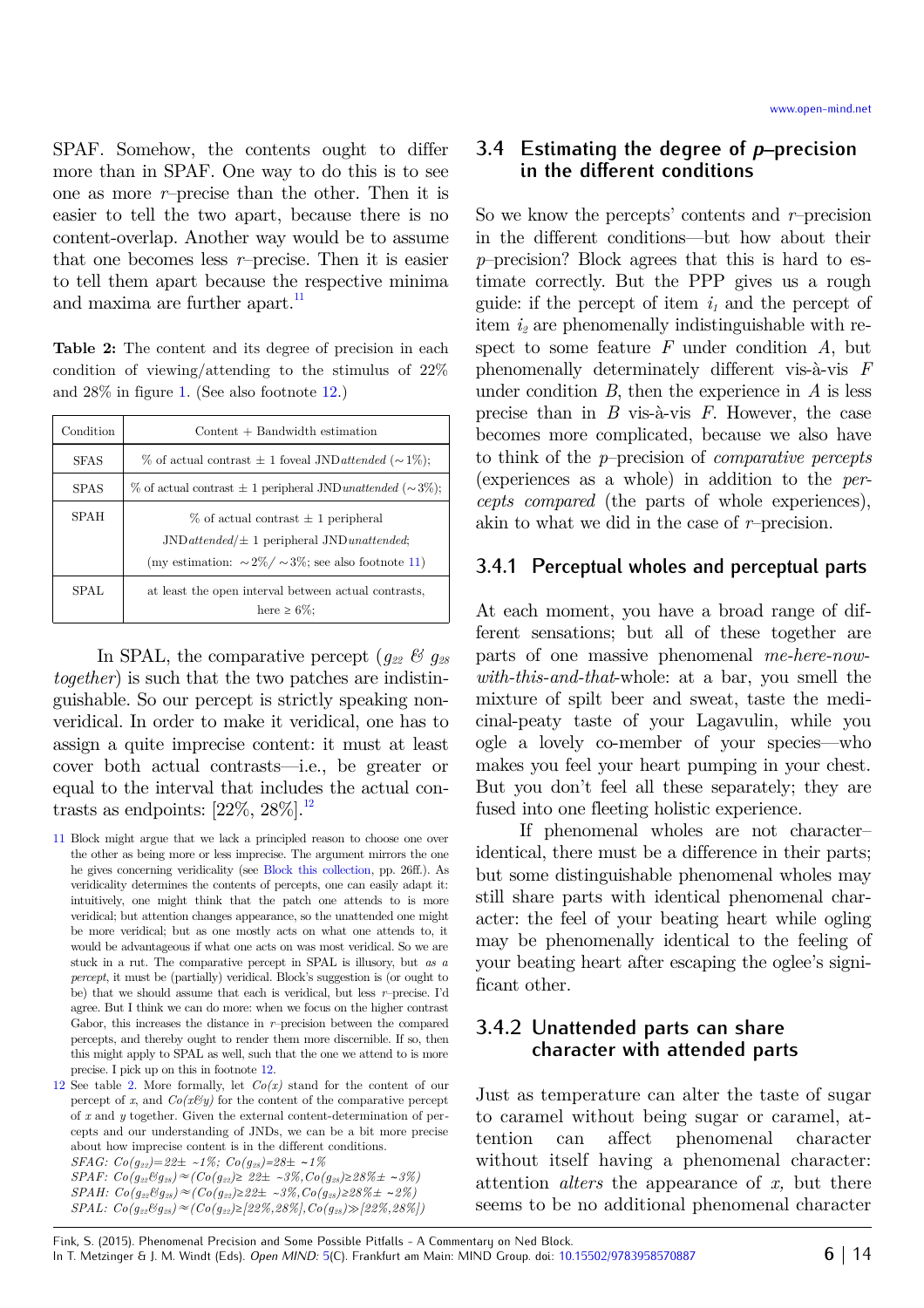as of *attending to x*. If so, then the phenomenal character of a perceptual part itself does not determine whether this part is attended to or not.<sup>[13](#page-6-3)</sup> So a percept that is now in the attentional limelight may share its character with a counterpart in the attentional shadow: If I attend to a leaf in a tree, the leaf I focus on may look just as green as a leaf in my visual periphery that I experience but don't care about. This is one interpretation of SPAL: the percept of the attended peripheral  $g_{22}$  shares its character with the percept of the unattended peripheral  $g_{28}$ -patch.<sup>[14](#page-6-4)</sup>

#### <span id="page-6-2"></span>**3.4.3 An estimation of** *p***–precision in the different conditions**

Now, we may consider what the *p*–precision is in our cases. In SFAG, over the range of 1 foveal contrast-JND, all percepts look the same. This is the most *p*–precise that the character of a percept can be. The *p*–precision range is then roughly centered around some value  $n \pm x\%$ , where *x* is approximately 1 foveally attended contrast-JND.[15](#page-6-5)

In SPAF, the patches look determinately different; and in SPAH, they look even more dif-

<span id="page-6-5"></span>15 We cannot give the exact value of *n*, because the character of a percept is independent of whether one attends to it or foveates on it; and in SPAL, percepts of different actual contrast can share the same character. So we cannot associate the *p*–precision value with any value pertaining to a stimulus. Still, we may assume that it has a value. So I use some mock-value *n*.

ferent. It is in the spirit of PPP (see [p. 3\)](#page-2-1) that the comparative percept in SPAH is more *p*–precise than the comparative percept in SPAF.

But because the character of a percept is independent of whether one attends to or foveates on it, each compared percept (the parts of which the comparative percept is composed) ought to be similarly *p*–precise as in SFAG: if parts inside and outside the focus of attention can share phenomenal character, and if this holds for all characters, then the same range of characters can appear anywhere in our visual experience. So we ought to expect the same range of PPP–cases in the periphery as in the fovea. Then, the character ought to count as similarly *p*–precise.

#### **3.5 The argument**

<span id="page-6-1"></span>If I am correct so far, we can state the following: (P1) If the character of an attended and an unattended percept can be identical (section [3.4.2\)](#page-5-7), then perceptual parts are overall more *p*– precise than *r*–precise, because the range of *p*– precision–values of compared percepts is stable in all conditions (table [3\)](#page-7-0), but the range of *r*– precision must vary in order to account for the veridicality of percepts (table [2\)](#page-6-1). (P2) If the character of an attended and an unattended percept can be identical, then our compared percepts (the parts of the comparative percept) are more *p*–precise than *r*–precise in SPAL.<sup>[16](#page-6-6)</sup> But if GR were true, then there must be a representational feature that accounts for each phenomenal feature. This applies to precision as well, because—according to Block—*p*–precision is a phenomenal feature of one's perception. So if GR were true, representational precision must account for phenomenal precision. But (P1) and (P2) stand in direct opposition to this. So, by *modus tollens*, GR ought to be considered false.

#### <span id="page-6-0"></span>**4 On the notion of "phenomenal precision"**

Any argument against Representationism has an initial appeal to me. Ned Block's is at the cutting edge of empirical research and subtle in its argu-

<span id="page-6-3"></span><sup>13</sup> One reviewer doubted whether this holds generally. It might be that a weaker version is easier to defend: an appearance does not *necessarily* specify whether it is attended to or not. I suspect that Block tends towards a stronger reading, as it seems to be in line with the dissociation between phenomenal consciousness and access. My reconstruction hinges on the strong version. For otherwise, the stability of *p*–precision I suggest in section [3.4.3](#page-6-2) does not arise. So if there are good reasons to doubt the strong version, there are good reasons to doubt my reconstruction ↓ and also Block's argument itself, I believe. Here, I simply admit this weakness, but cannot follow up on this criticism due to lack of space. However, I see no good reason for assuming that attention has a unique and distinguishable perceptual character. (It might even be contentious whether it has a cognitive, agentive, or any phenomenal character at all, but I will not get into this here.)

<span id="page-6-4"></span><sup>14</sup> It is unclear whether the identity in character must be part of the experience for Block's argument. It seems that he thinks this way. But consider [Williamson \(1990,](#page-13-4) p. 60; my emphasis), who writes that the "discriminability of a pair of characters as presented by a pair of experiences depends on *non-qualitative* relations between the experiences — relations not fixed by the way in which the experiences present their characters — which facilitate or hinder discrimination […]." He envisions *where* the compared characters are placed in time and the visual field, but one might also consider, as I do in section [4.3,](#page-9-0) that our ability or inability to tell characters apart is a dependent on our cognitive abilities.

<span id="page-6-6"></span><sup>16</sup> Block's main argument rests on  $(P2)$  but I hope that  $(P1)$  is in his spirit.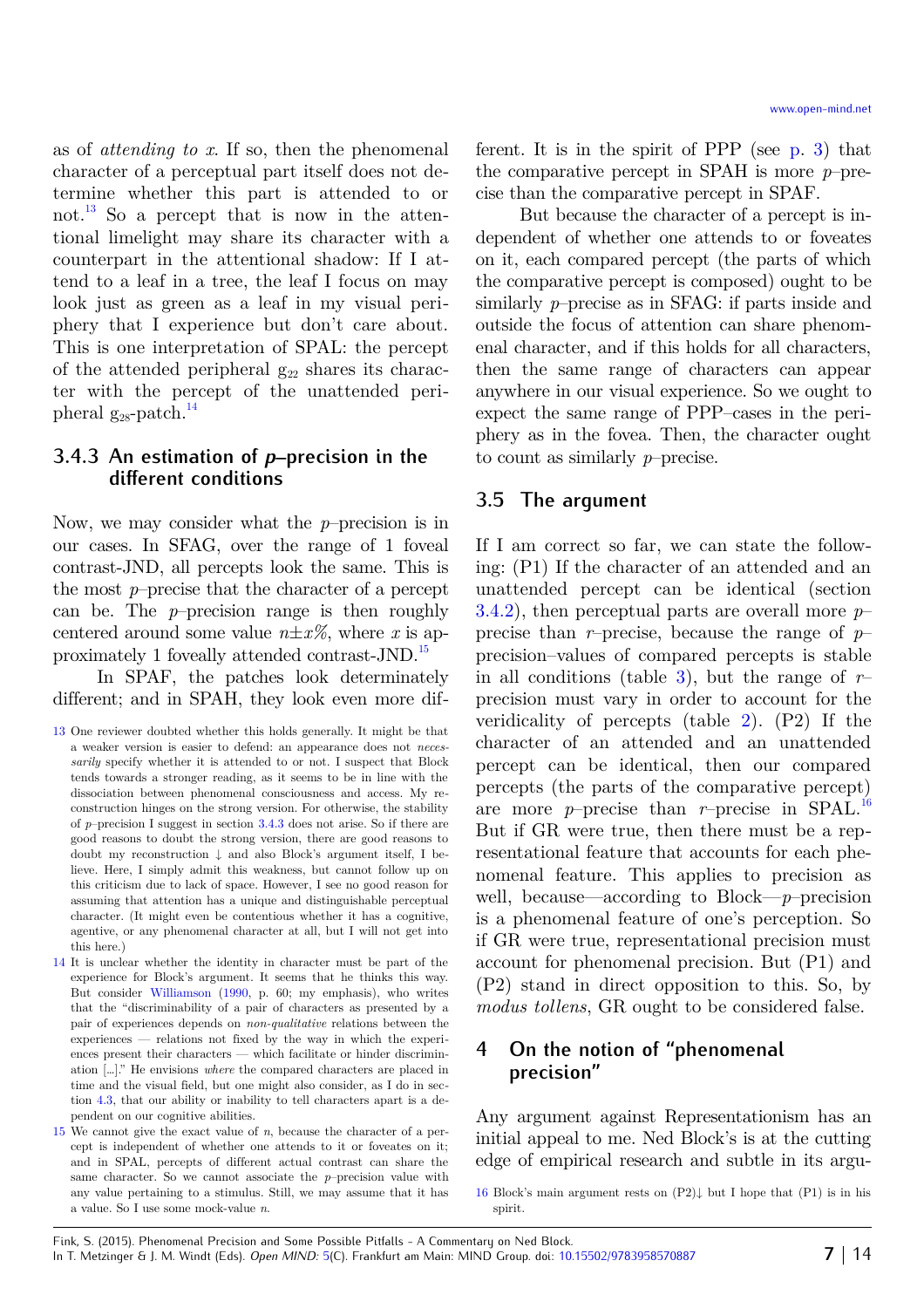[www.open-mind.net](http://www.open-mind.net/)

mentation. But I suspect that its crown jewel, "phenomenal precision", has a few shady facets.

"Phenomenal precision", Block admits, is in need of clarification. The guiding example for [Block \(this collection\)](#page-12-1) is where "[t]he experience of a color as red is less phenomenologically [sic] precise than the experience of a color as crimson". Here I want to focus a bit more on how we may understand *p*–precision, what it might and what it ought not to mean in the context of Block's work.

<span id="page-7-0"></span>**Table 3:** The approximated phenomenal precision in each condition of viewing/attending. How *p*–precise the comparative percepts  $(q_{22}\mathcal{C}q_{28})$  perceived together) are can be ordered from lowest to highest: SPAH>SPAF>SPAL. (See also footnotes [7](#page-7-2) and [12.](#page-7-1))

<span id="page-7-2"></span><span id="page-7-1"></span>

| Condition   | Approximated Phenomenal Bandwidth                             |  |
|-------------|---------------------------------------------------------------|--|
| <b>SFAG</b> | $n, \pm x\%$ of contrast, where x is roughly 1 foveal JND;    |  |
|             | $Ch(g_{22\%}) = n_1 \pm x\%$ ; $Ch(g_{28\%}) = n_2 \pm x\%$   |  |
| <b>SPAF</b> | $\text{Ch}(g_{22\%}\&g_{28\%})=$                              |  |
|             | $((Ch(g_{22\%}) = n_3 \pm x\%) < (Ch(g_{28\%})n_4 \pm x\%)$   |  |
| <b>SPAH</b> | $\text{Ch}(\mathfrak{g}_{22\%}\&\mathfrak{g}_{28\%})=$        |  |
|             | $((Ch(g_{22\%}) = n_5 \pm x\%) \ll (Ch(g_{28\%})n_6 \pm x\%)$ |  |
| <b>SPAL</b> | $\text{Ch}(g_{22\%}\&g_{28\%}) =$                             |  |
|             | $((Ch(g_{22\%}) = n_7 \pm x\%) = (Ch(g_{28\%})n_4 \pm x\%)$   |  |

#### **4.1 Lower bounds of** *p***–precision**

The way I estimated phenomenal precision in my reconstruction was as follows: consider, first, how a controlled stimulus appears under ideal conditions (e.g., rested, attending, etc.) as some phenomenal feature. For example, how *blue34* in a standardized patch looks *as blue*, how an olfactory sample (e.g., a *CAS 93686-30-7, Ext. Sup. I, 1000ppm*) smells *as Ylang-Ylang*, how 480 mc/sec/cm² feels *as pain*, and so on. Then, see how much variance in the stimulus is *not* mirrored in the appearance as F: for example, the pain caused by  $480 \text{ mc/sec/cm}^2$  is not reliably discernible from one caused by 640 mc/sec/cm<sup>2</sup>; instead both feel *as pain near maximal intensity*. Because I cannot differentiate between 480 mc/sec/cm² and  $640 \text{ mc/sec/cm}^2$  by the feeling they cause, my pain feeling's *p*–precision must at least cover these values. This provides us with a lower bound for that specific feeling of pain. More broadly, for any phenomenal character—i.e., experiencing something as  $F$  (e.g., a color as red, a tone as  $C\sharp$ <sup>'</sup>, a patch as having 28% contrast)—, the lower bound of its *p*–precision is that range of cases one cannot distinguish by experiencing as *F* under ideal conditions. That's what the PPP suggests (see [p.](#page-1-4) [3\)](#page-2-2).

This allows us to make sense of the *red vs. crimson* example: *crimson* is a very specific phenomenal feel, which allows for very little variation while remaining crimson. *Red*, on the other hand, allows variation along the whole spectrum, from coral and vermillion, via crimson and oxblood, to maroon. So any experience of a color as *crimson* is also likely to be<sup>[17](#page-7-3)</sup> an experience of a color as *red*—but so is an experience of a color as *vermillion*. And the range of cases that may cause an experience of red compared to those that may cause an experience of crimson under ideal condition is larger. So experiencing as crimson is more *p*–precise than experiencing as red.

# **4.2 A need for solely generic phenomenology?**

I think that triviality or contradiction looms if we do not add another constraint to be satisfied: In order for *p*–precision to be non-trivial, there must be the possibility of experiencing a color as red, but *not* as crimson<sub>42</sub>, vermillion<sub>11</sub>, coral<sub>19</sub>,  $\alpha$ s oxblood<sub>81</sub>, etc. That is, there must be a way of experiencing something as a higher–order property F, *without* experiencing it as any first-order property  $F_1, F_2, ...$  subsumable under  $\mathfrak{F}$ . [Rick](#page-12-18) [Grush](#page-12-18) [\(2007\)](#page-12-18) has called this *Generic Phenomenology* but I am speaking more specifically of *solely generic phenomenology* (SGP), i.e., generic phenomenology without an accompanying and sub-sumable concretum.<sup>[18](#page-7-4)</sup>

Why ought we commit ourselves to SGP? Because otherwise the *p*–precision of an experience

<span id="page-7-3"></span><sup>17</sup> Likely but not necessarily, because *experiencing as crimson* is not necessarily related to *experiencing as red*. Conceptual or nomological relations do not necessarily transfer to the realm of experiences. Imagine seeing an animal *as a mouse*. One does not thereby see it *as an owner of a heart,* or *as a member of the phylum chordata* even though all mice belong to each category necessarily.

<span id="page-7-4"></span><sup>18</sup> See also the discussion and specifically Block's response R2 on [Block](#page-12-17) [\(2007\)](#page-12-17) for more on generic phenomenology.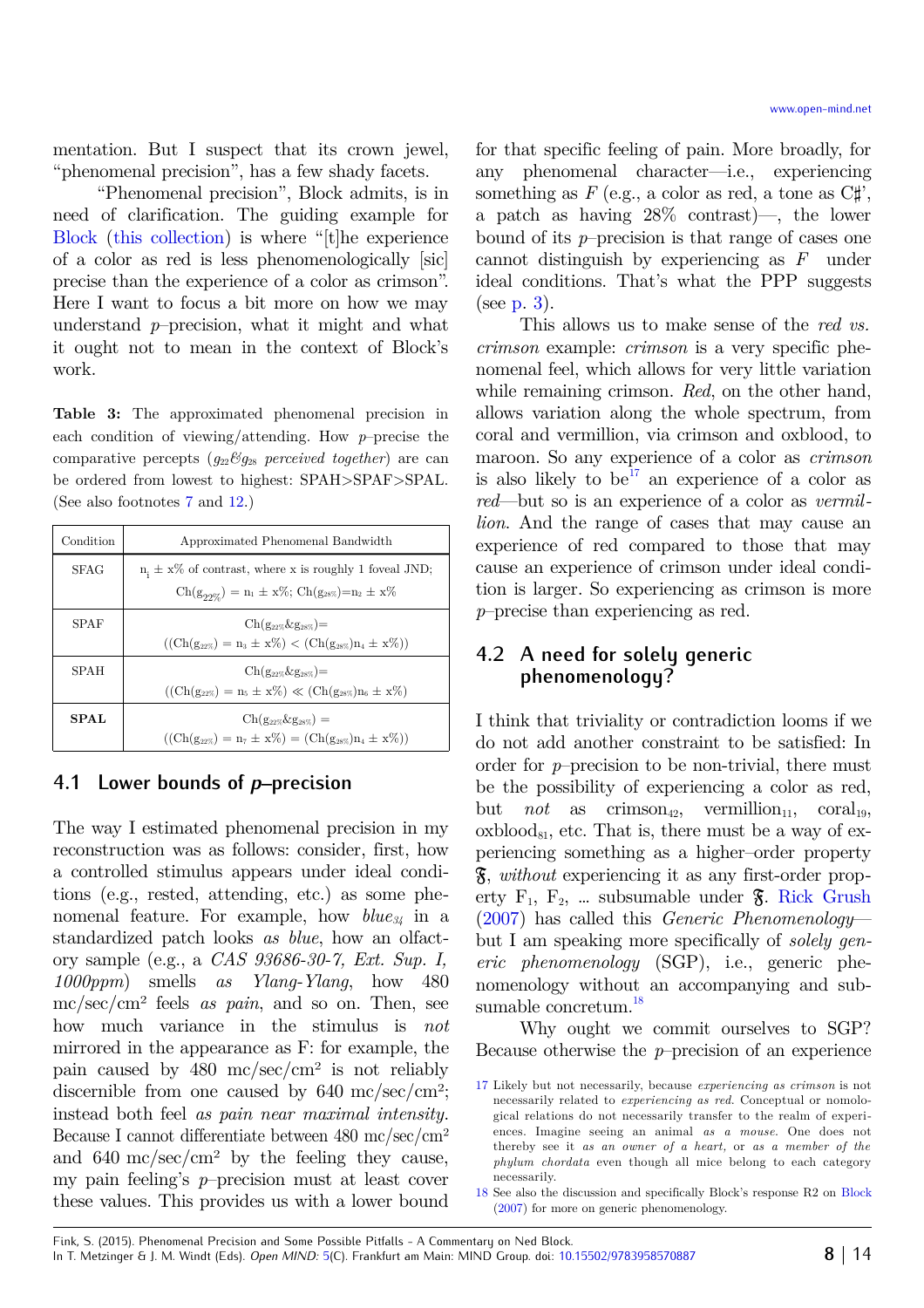is either contradictory, generally minimal, or generally maximal, which trivializes the notion. Why?

Look at the color in figure [2.](#page-8-0) What is the *p*– precision of this color impression?



**Figure 2:** A stimulus of color 660000 or 16-86-94-42 CMYK.

<span id="page-8-0"></span>You probably experience this color as red, but also as having a specific shade of red —for which you might lack a name, but let us baptize it *cayenne*<sub>66</sub>. It is natural to assume that this holds for all color impressions, e.g., that whenever you experience a color as red, you also experience it as a most specific shade. In this case, there is no SGP—just a generic phenomenology accompanied by concrete and "subsumable" phenomenology. What might be the *p*–precision of your color impression in this scenario?

You might think that this color experience has two  $p$ –precision values:<sup>[19](#page-8-1)</sup> The first value is for being experienced as red, and the second for being experienced as cayenne $_{66}$ . But this seems contradictory: why should one and the same experience of a color have two *p*–precision values, but only one for *r*–precision? And for that matter, why not three values for *p*–precision? You likely experience the color not only as cay enne<sub>66</sub> and as red, but also *as a color*? Why not four, then, if you experience it *as a visual experience*? Or five, if you experience it *as something*? Or even six, if you experience it *as phenomenal*? The more options we consider, the less sense it makes to speak of *the p*–precision of a percept at all. But this is needed for Block's argument, where changes in *p*– precision are lower than the respective changes in *r*–precision. This hardly works if we allow multiple values. So we should assign experiences only one *p*–precision value.

If we have to assign this color experience only *one p*–precision value, we could either choose the lowest or the highest feature. Either option looks arbitrary, which is already bad. But it gets worse if we reject SGP: If we chose the lowest feature (cayenne<sub>66</sub>) and if there must always be a lowest feature, then all experiences of a type have the same level of *p*–precision *and* this value must be stable. If we chose the higher feature (red), then there is no reason to stop there: we certainly experience the color as a color, as a visual impression, or as *something*. But the character of *being something* applies to (almost) every experience. So all experiences would again be equally and fixedly *p*–precise. Both cases seem to trivialize the notion of *p*–precision, because it always stays the same. So *p*–precision seems either contradictory or static and trivial without SGP.

We ought to accept SGP in order to allow for variance in *p*–precision: we can experience some color as red, but *not* as e.g., cayenne<sub>66</sub> and so on. More generally, we can experience something *only* as a higher–order property F *without* experiencing it as any lower order property  $F_1$ ,  $F_2$ , ... subsumable under  $\mathfrak{F}$ . Then, different experiences allow for different degrees of indeterminacy and therefore different degrees of p–precision.

However, SGP has been introduced to argue *against* Block: According to [Grush \(2007\)](#page-12-18), if we accept the possibility of generic phenomenology, then we could see something as *some* letter without seeing it as *a specific* letter  $(A, B, ...)$ . This affects one's interpretation of the Sperling experiment: [Sperling \(1960\)](#page-13-5) showed participants a grid of letters, which they identified *as letters* from the short impression they got. Yet they could not identify and recount all of them. But when they were cued to repeat a specific line by a tone *after* the stimulus disappeared, they were able to recount the letters in that line without fault. [Block \(2007\)](#page-12-17) has used this and other experiments to argue that phenomenality goes beyond what we can cognitively access: people have a full phenomenal impression, but cannot access all the information available in their experience. Their experience is concrete, but their introspective access is shaky. SGP proponents counter that one can have generic experiences while all the underlying concrete information is subconscious. So before the cue, subjects experience concretely according to Block, but generically according to

<span id="page-8-1"></span><sup>19</sup> I speak as if we could know the determinate value of p–precision given as a real number here. But this is not required: There could be a determinate value without us being able to know it.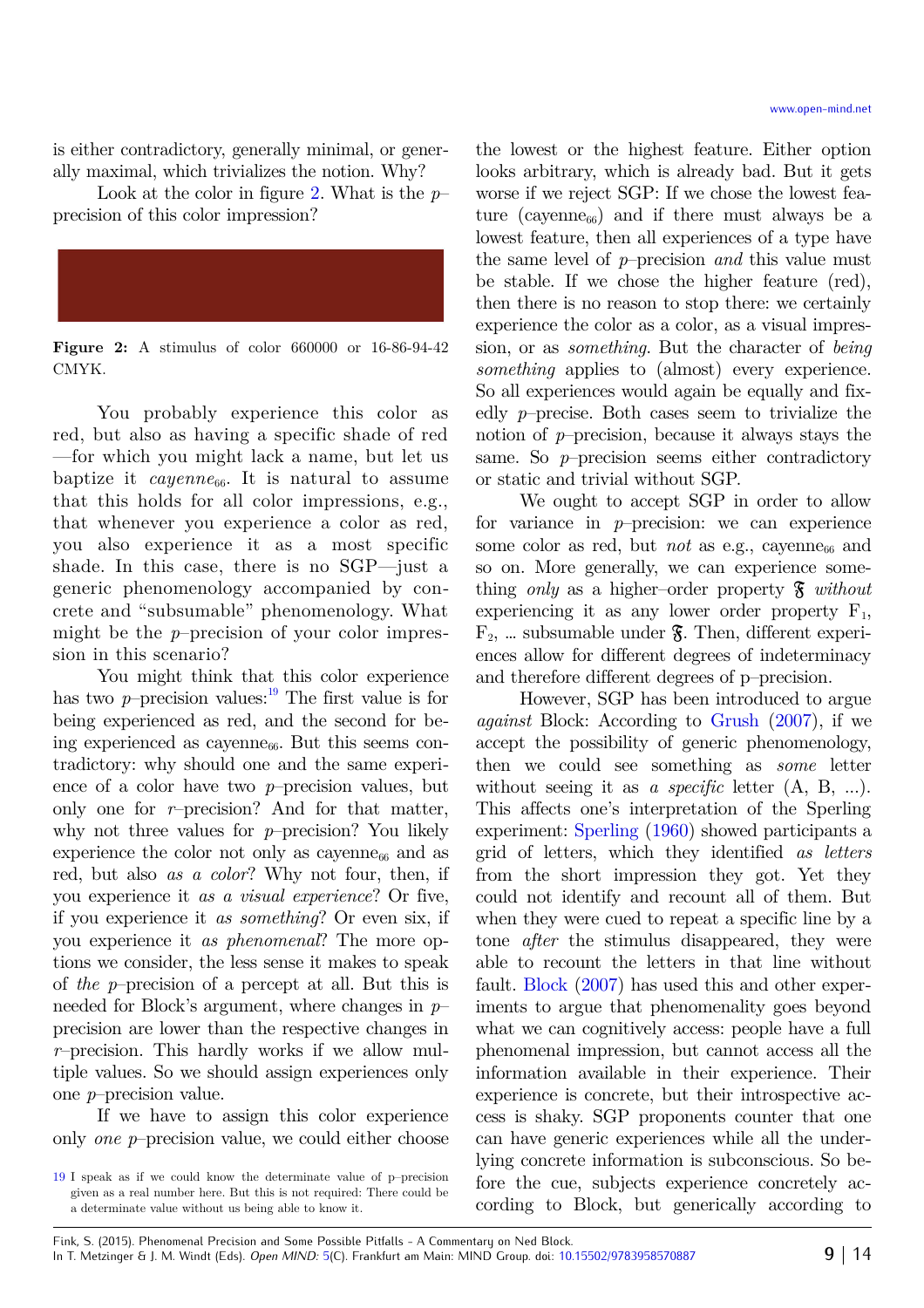proponents of SGP. Allowing SGP thus blocks Block.

Additionally, generic phenomenology seems to be closely associated with *symbolic* or *rule-based*[20](#page-9-1) representation. *Imagistic* representation, on the other hand, does not allow for such indeterminacy, because images exploit the isomorphisms between concreta. I can write "The cat is on the mat" without saying anything about whether the cat is a Siamese or a Maine Coon, or whether the mat is filled with feathers or made of bamboo, or whether the cat reclines, sits, or scratches on the mat. The sentence can represent the fact without resembling a cat or a mat at all. However, if I want to represent the fact that *the cat is on the mat* in an image, I have to depict something concrete: a specific cat at some position on a mat doing something. The common understanding of images is that they are concrete and as such determined in all their lowest-order properties. Analogue representations more generally exploit concreteness in order to represent by isomorphism.<sup>[21](#page-9-2)</sup>

Introspectively, our phenomenal experiences resemble images. If phenomenal experience represents imagistically, then there cannot be SGP—and *p*–precision seems dangerously close to being trivial; if phenomenal experience is non-imagistic, then we can allow for SGP and render *p*–precision non-trivial—but this is in tension with some of Block's other work and our introspective evidence.

Maybe a fixed *p*–precision value need not be bad for Block's argument: if the *p*–precision of percepts is fixed, but *r*–precision varies, then there is a phenomenal feature that is not grounded in a representational feature. Thus, GR is false. However, Representationist have an easy reply: GR does not claim that all changes in representational features must be mirrored in phenomenal features; representational features only need to account for phenomenal features. If *p*– precision is fixed, then it might be grounded in there being *r*–precision *at all*. For Block, accepting SGP might be a good option here—but not elsewhere.

#### <span id="page-9-0"></span>**4.3 Introspective imprecision?**

There might be a way to reject SGP, but still account for our belief that we can experience a color as red without experiencing it as crimson. Maybe *experiencing as* F *without experiencing as any subsumable F* does not apply to phenomenal experiences, but to our *access* to them. That is, maybe there is *introspective* rather than phenomenal precision.<sup>[22](#page-9-3)</sup> This might go along the lines of Block's interpretation of the Sperling experiment: we experience very specific shapes, but introspectively, we are only able to label them as *letters*, not as *A*, *B*, etc. So maybe the phenomenal aspects of our experience have fixed precision because it is never solely generic; but our introspective judgements are not fixed in precision because we can introspect some experience solely generically. That is, we may *judge* an experience of cayenne<sub>66</sub> to be red although we actually experience it as cayenne<sub>66</sub>. If perception can be more or less imprecise, why can't "internal perception"?[23](#page-9-4)

The notion of introspective imprecision, however, is not easily applied to the example of the patches in [Carrasco](#page-12-11) [et al. \(2004\)](#page-12-11): if we introspect on their appearance, then we judge them not as imprecise, but as of precisely the same contrast.

But maybe the imprecision of introspective access is not itself introspectively available: Our introspective access might be limited, such that all we can tell is that the patch

<span id="page-9-1"></span><sup>20</sup> The rule might be cultural, as with language, but also natural, as with causes: that the word "red" means the color ■ is based on a cultural rule; that *smoke* means *fire* is based on a natural rule.

<span id="page-9-2"></span><sup>21</sup> This case has been made by [Kosslyn \(1980,](#page-12-23) p. 31) as well as [Gom](#page-12-22)[brich \(2002\)](#page-12-22). But see also [Haugeland \(1981\)](#page-12-21), [Lewis \(1971\)](#page-12-20), and [Jack](#page-12-19)[son \(1960\)](#page-12-19).

<span id="page-9-3"></span><sup>22</sup> A reviewer noted that the limits of our vocabulary and our verbalization skills more generally might account for the lack of discrimination skills just as well as introspective imprecision. Even though this is a valuable point, I do not develop it here. First because I want to stick as close to the occurrent percepts as possible, not to our cognitive grasp of such percepts; second because introspective access precedes verbalization of the introspected; and third because failures of verbalization do not account for "introspective data". Block is unapologetic about taking introspection seriously; a supportive critic should take it seriously as well.

<span id="page-9-4"></span><sup>23</sup> Many philosophers liken introspection to a form of perception, e.g., [Locke \(2008,](#page-12-33) II.xxvii.§9 & II.i.§4), [Kant \(2008,](#page-12-32) AA,III,tr.Äst.,§2), [Brentano \(1874\)](#page-12-31), [James \(1890\)](#page-12-30), [Boring \(1953,](#page-12-29) p. 170), [Armstrong](#page-12-28) [\(1980,](#page-12-28) p. 61), [Lycan \(1996,](#page-12-27) p. 334), and to some degree [Goldman](#page-12-26) [\(2006,](#page-12-26) pp. 242ff.) as well as [Churchland \(1985,](#page-12-25) [2005\)](#page-12-24).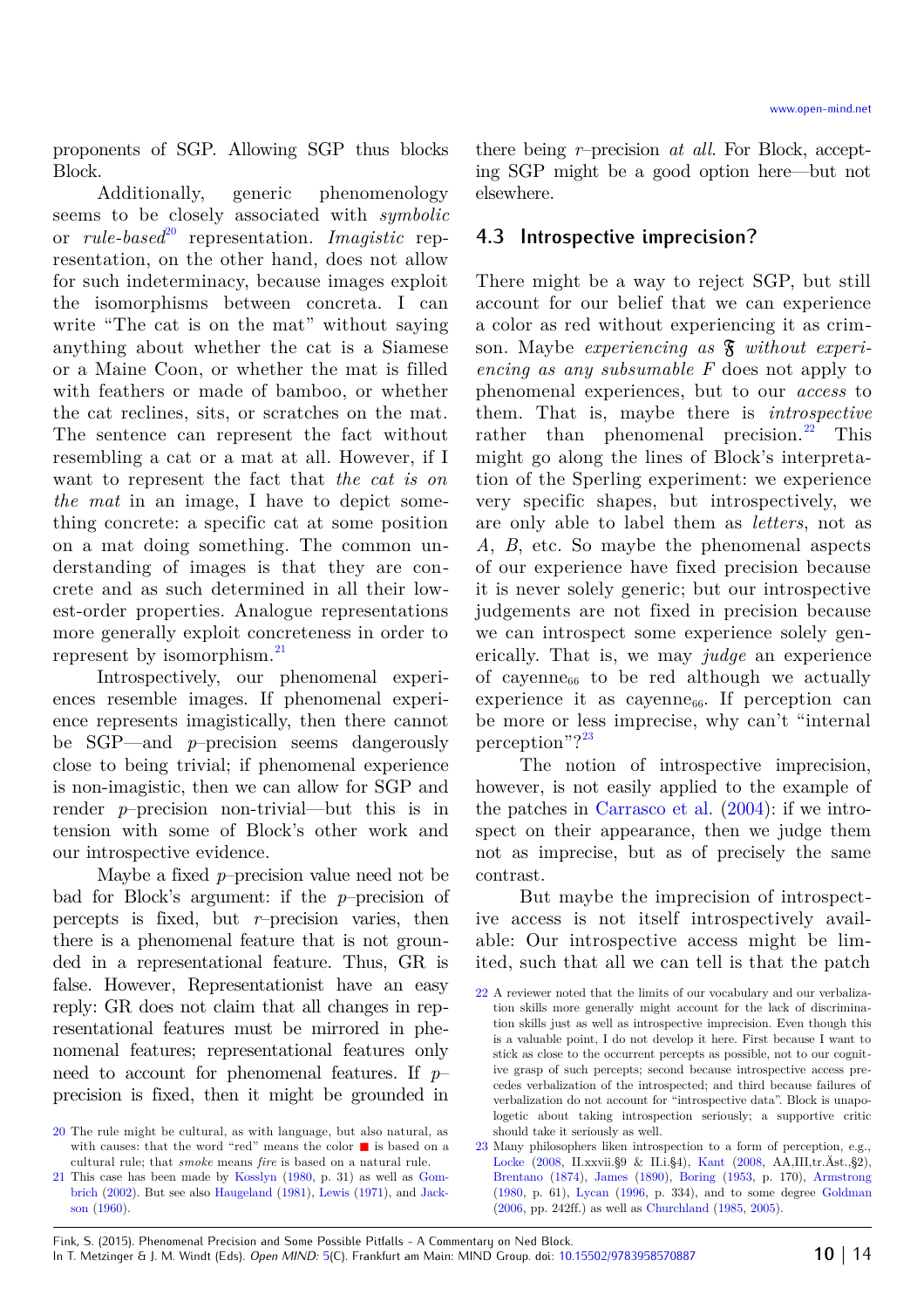



**Figure 3:** A 24-bit picture compared to a 6-bit picture. Shifting attention between the two while focusing on the + ought to provide some experience of indistinguishable character if experience in the periphery is more coarse grained.

<span id="page-10-1"></span>we attend to is like the patch we don't attend to *in some respect*. However, our general introspective bias—that we think ourselves as authoritative about our own minds leads us to overrate what introspection offers: what we introspect as being more or less alike is judged as being strictly alike. This bias towards seeing ourselves as introspectively authoritative independent of whether we introspected successfully or not might lead to a wide variety of false beliefs about phenomenality.

The upshot would be that introspective imprecision is compatible with Block's distinction between access- and phenomenal consciousness. But introspective imprecision leaves it open whether SGP holds or not. It seems that we cannot decide based on introspection whether the character of our percepts or our introspective access to them is imprecise. We would need some other access to our phenomenality in order to settle the issue; but at this moment in time, nothing comes to mind that offers decisive evidence.<sup>2</sup>

Block's writing suggests that he rejects introspective imprecision in this article (although he ought to accept it when defending the distinction between access- and phenomenal consciousness). If we reject it with him, how can we save the idea of percepts being more or less *p*–precise?

# **4.4 Limitation on characters?**

The idea that parts of perceptual wholes can be more or less imprecise seems to stand in tension with the idea that all appearance-features can turn up anywhere in the phenomenal field: any appearance of contrast may appear in the fovea or periphery or where I attend or don't attend, etc. This had the odd consequence in my reconstruction that all phenomenal parts have the same degree of *p*–precision. How might we avoid this?

We could assume that the range of characters in the focus of attention and in the fovea is most fine-grained. Imagine being able to experience 100 shades of crimson in the attended fovea, but only 20 shades of crimson in the unattended periphery. This is reasonable for

<span id="page-10-0"></span><sup>24</sup> This differs from the argument Block discusses: the attentional effect could be perceptual and conscious, but it is not really accessible what or how much actually changes in these circumstances due to introspective imprecision.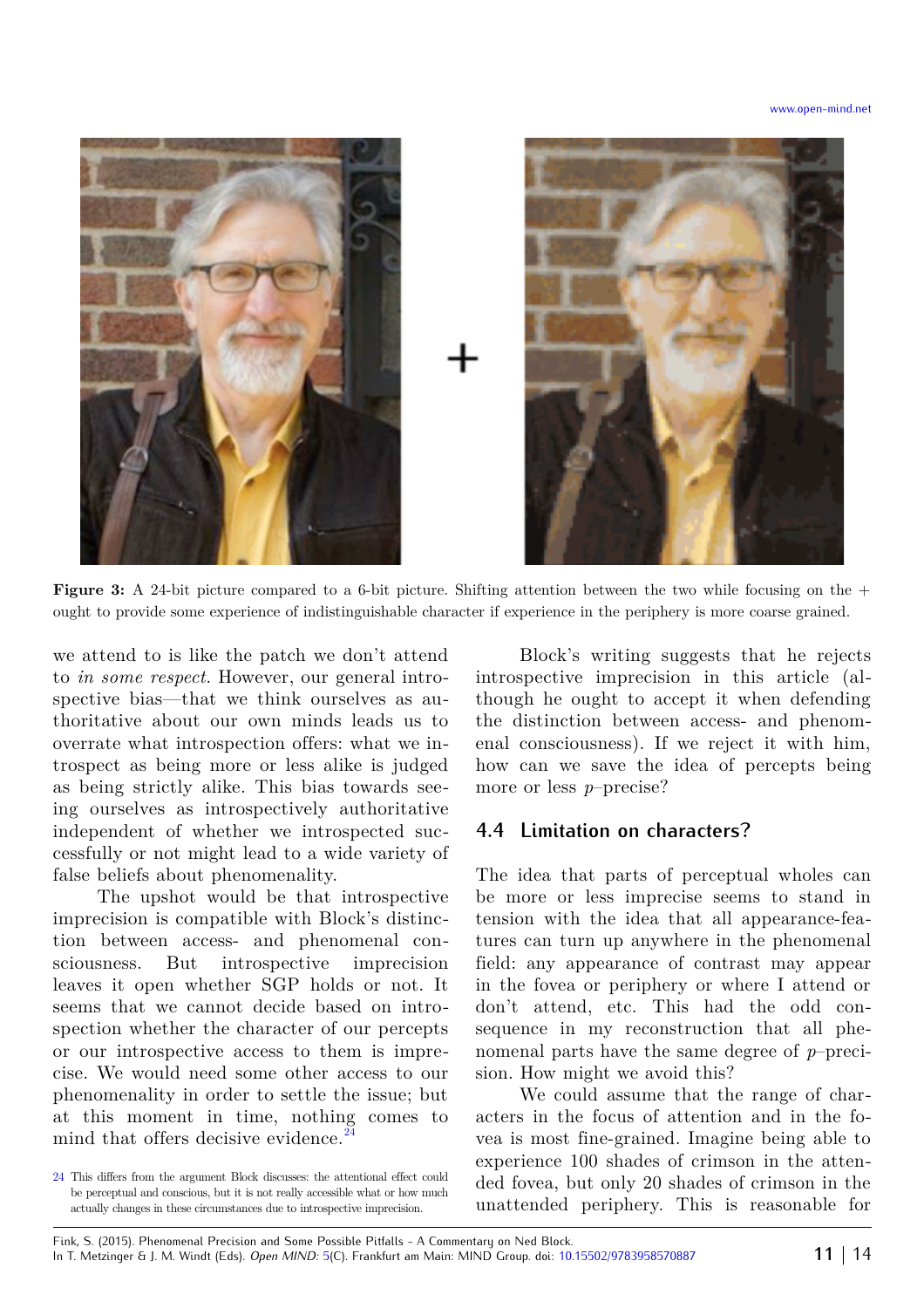contrasts as our sensitivity to it declines with eccentricity [\(Banks](#page-12-15) [et al.](#page-12-15) [1991\)](#page-12-15).

But this suggests that our experience is less continuous in the periphery. Instead, it is stepwise. This fits to the idea of precision having to do with bandwidths: in the attended fovea, we experience with a higher bit-rate than in the unattended periphery. It is like seeing a picture in 24- instead of 6- bit color depth (see figure [3\)](#page-10-1). $^{25}$  $^{25}$  $^{25}$ 

But the coarse-grained character of experience outside of attention is not introspectable: if a light slowly changes color in our periphery, it does not look like it is doing so stepwise. It looks smooth and continuous. So somehow this idea only makes sense if we add the idea of introspective imprecision—and thereby inherit its problems.

So it is open how we should marry the idea of variances in phenomenal precision of a specific character with Block's overall view of conscious experience. Some more elucidation would be highly appreciated.

# **5 Conclusion**

Ned Block has provided a beautiful argument against Ground Representationism—the position that for each phenomenal feature there is a representational feature that accounts for it. At its core is the notion of "phenomenal precision": if we accept it, it seems that the degree of phenomenal precision of a percept changes differently to its degree of representational precision. Thus, there is no representational feature that accounts for this change in phenomenality—and Ground Representationism is false.

I have suggested a way of estimating phenomenal precision based on the assumption that parts of perceptual wholes can share characters independently of where they occur in the perceptual whole, and on the notion of a just noticable difference as a lower bound of *p*–precision, which is inspired by Block's Phenomenal Precision Principle. Understood in this way, the argument shows what it is supposed to show: Ground Representationism is false.

But a deeper look at the notion of phenomenal precision suggests some tension with

Block's other work or with introspective evidence, which Block takes seriously. In order to allow for variation in the degree of precision, we have to accept that some of our experiences are not concrete, but solely generic. Such "solely generic phenomenology", however, is a position mainly held by opponents to Block's *Access- vs. Phenomenal Consciousness-distinction*. Without accepting solely generic phenomenology, however, phenomenal precision seems either trivial (there is no variation) or contradictory (a percept can simultaneously have various degrees of *p*–precision). So the argument against Ground Representationism either hinges on a trivial or self-contradictory notion, *or* it is incompatible with Block's positions elsewhere. Patching this problem by allowing a limited range of characters outside our attention is again at odds with Block's other writing and with introspective evidence.

What is needed is a better understanding of phenomenal precision. What is it? How can we estimate it? I have suggested some possible ways to answer these questions, but all that I could come up with seems at odds with what Block has in mind. This certainly does not mean that there cannot be a suitable version of phenomenal precision that avoids these pitfalls —I am just unable to find it, and all that I can construct somehow goes against Block. I hope that Block has some ace up his sleeve, because the notion of phenomenal precision appears too fruitful to be abandoned too hastily.

# **Acknowledgements**

I am very grateful to Frank Jäkel for help and discussion concerning the psychophysical side of this article, and to Thomas Metzinger as well as two anonymous reviewers for their supportive comments and criticism.

<span id="page-11-0"></span><sup>25</sup> The difference is one of 16.777.216 to 64 different colors.

Fink, S. (2015). Phenomenal Precision and Some Possible Pitfalls - A Commentary on Ned Block. In T. Metzinger & J. M. Windt (Eds). *Open MIND:* [5\(](http://www.open-mind.net/papers/@@chapters?nr=5)C). Frankfurt am Main: MIND Group. doi: [10.15502/9783958570887](http://dx.doi.org/10.15502/9783958570887) **12** | 14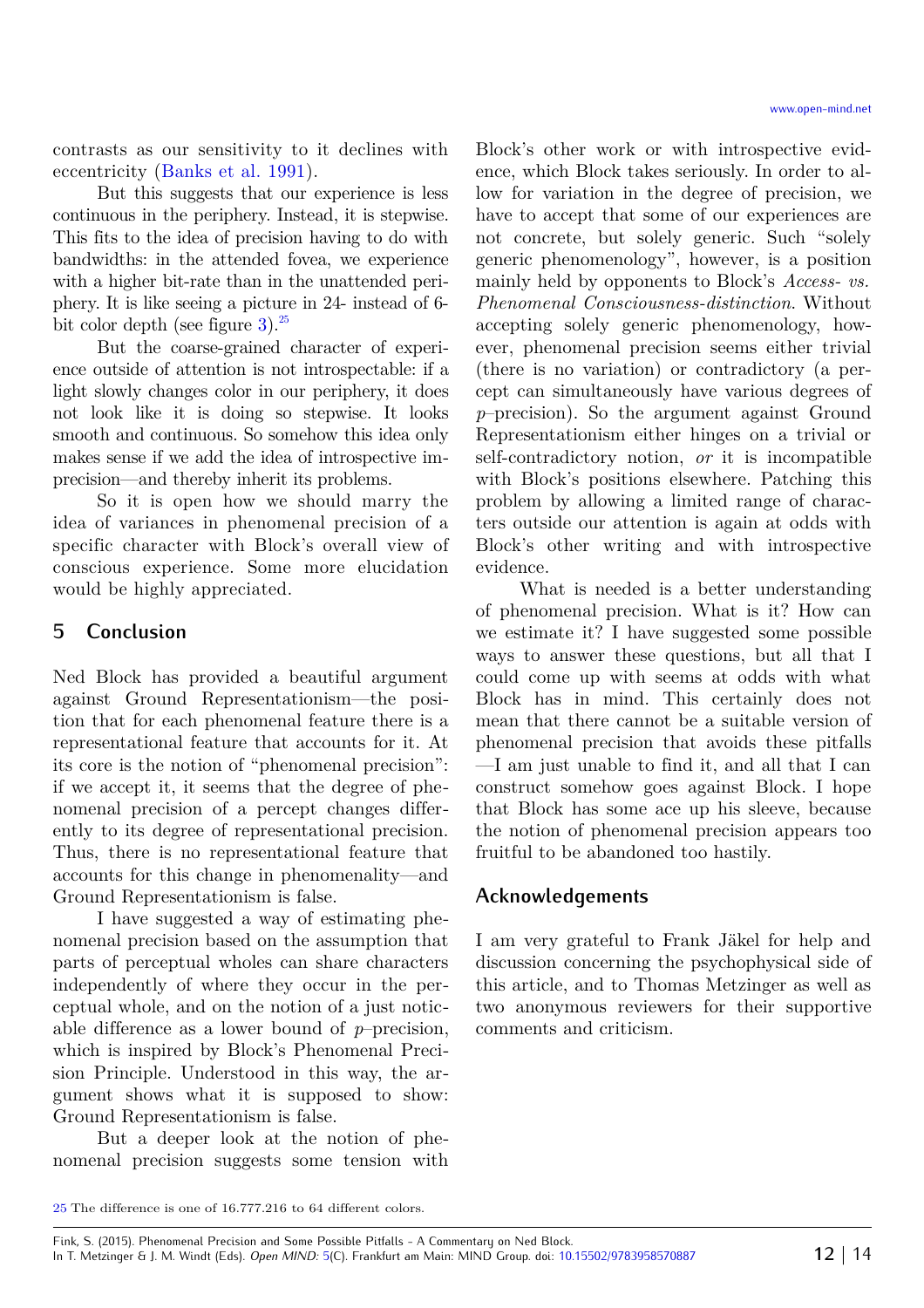#### **References**

<span id="page-12-28"></span>Armstrong, D. M. (1980). *The nature of mind and other essays.* Ithaca, NY: Cornell University Press.

<span id="page-12-15"></span>Banks, M. S., Sekuler, A. B. & Anderson, S. J. (1991). Peripheral spatial vision: Limits imposed by optics, photoreceptors, and receptor pooling. *Journal of the Optical Society of America A*, *8* (11), 1775-1787. [10.1364/JOSAA.8.001775](http://dx.doi.org/10.1364/JOSAA.8.001775)

<span id="page-12-16"></span>Bayne, T. (2010). *The unity of consciousness.* Oxford, UK: Oxford University Press.

<span id="page-12-6"></span>Block, N. (1991). Troubles with functionalism. In David Rosenthal (Ed.) *The nature of mind* (pp. 211-228). Oxford, UK: Oxford University Press.

<span id="page-12-2"></span> (1996). Mental paint and mental latex. *Philosophical Issues*, *7*, 19-49. [10.2307/1522889](http://dx.doi.org/10.2307/1522889)

<span id="page-12-5"></span> $-$  (1997). On a confusion about the function of consciousness. In N. Block, O. Flanagan and G. Güzeldere (Eds.) *The nature of consciousness: Philosophical debates* (pp. 375-415). Cambridge, MA: MIT Press.

<span id="page-12-17"></span> (2007). Consciousness, accessibility, and the mesh between psychology and neuroscience. *Behavioral and Brain Sciences*, *30* (5-6), 481-548.

[10.1017/S0140525X07002786](http://dx.doi.org/10.1017/S0140525X07002786)

<span id="page-12-1"></span> $-$  (2015). The puzzle of perceptual precision. In T. Metzinger and J. M. Windt (Eds.) *Open MIND*. Frankfurt a. M., GER: MIND Group.

<span id="page-12-4"></span> (forthcoming 2015). The Canberra Plan neglects ground. In T. Hogan, M. Sabates and D. Sosa (Eds.) *Qualia and mental causation in a physical world: Themes from the philosophy of Jaegwon Kim*. Cambridge, UK: Cambridge University Press.

http://www.nyu.edu/gsas/dept/philo/faculty/block/pa pers/Kimfestschrift.pdf

- <span id="page-12-29"></span>Boring, E. (1953). The history of introspection. *Psychological Bulletin*, *50* (3), 169-189. [10.1037/h0090793](http://dx.doi.org/10.1037/h0090793)
- <span id="page-12-31"></span>Brentano, F. (1874). *Psychologie vom empirischen Standpunkt.* Leipzig, GER: Duncker & Humblot.
- <span id="page-12-7"></span>Burge, T. (2010). *Origins of objectivity.* Oxford, UK: Oxford University Press.
- <span id="page-12-13"></span>Carney, T., Tyler, C. W., Watson, A. B., Makous, W., Beutter, B., Chen, C.-C., Norcia, A. M. & Klein, S. (2000). Modelfest first year results and plans for year two. In B. E. Rogowitz and T. N. Pappas (Eds.) *Human vision and electronic imaging V* (pp. 140-151). The International Society for Optical Engineering.
- <span id="page-12-11"></span>Carrasco, M., Ling, S. & Read, S. (2004). Attention alters appearance. *Nature Neuroscience*, *7* (3), 308-313. [10.1038/nn1194](http://dx.doi.org/10.1038/nn1194)

<span id="page-12-10"></span>Chalmers, D. J. (2011). Verbal disputes. *Philosophical Review*, *120* (4), 515-566. [10.1215/00318108-1334478](http://dx.doi.org/10.1215/00318108-1334478)

- <span id="page-12-25"></span>Churchland, P. M. (1985). Reduction, qualia, and the direct introspection of brain states. *The Journal of Philosophy*, *82* (1), 8-28.
- <span id="page-12-24"></span> (2005). Chimerical colors: Some phenomenological predictions from cognitive neuroscience. *Philosophical Psychology*, *18* (5), 527-560.
- <span id="page-12-3"></span>Craver, C. F. (2007). *Explaining the brain: Mechanisms and the mosaic unity of neuroscience.* Oxford, UK: Oxford University Press.
- <span id="page-12-12"></span>Fechner, G. T. (1860). *Elemente der Psychophysik.* Leipzig, GER: Breitkopf & Härtel.
- <span id="page-12-26"></span>Goldman, Alvin I. (2006). *Simulating minds.* Oxford, UK: Oxford University Press.
- <span id="page-12-22"></span>Gombrich, E. (1982/2002). The visual image. *The image and the eye: Further studies in the psychology of pictorial representation* (pp. 137-161). London & New York: Phaidon.
- <span id="page-12-18"></span>Grush, R. (2007). A plug for generic phenomenology. *Brain and Behavioral Sciences*, *30* (5/6), 504-505. [10.1017/S0140525X07002841](http://dx.doi.org/10.1017/S0140525X07002841)

<span id="page-12-9"></span>Hardy, J. D., Wolff, H. G. & Goodell, H. (1940). Studies on pain. A new method for measuring pain threshold: Observations on spatial summation of pain. *The Journal of Clinical Investigation*, *19* (4), 649-657. [10.1172/JCI101168](http://dx.doi.org/10.1172/JCI101168)

- <span id="page-12-8"></span>Hardy, J. D., Wolff, H. G. & Goodel, H. (1952). *Pain sensations and reactions.* New York, NY: Hafner.
- <span id="page-12-21"></span>Haugeland, J. (1981). Analog and analog. *Philosophical Topics*, *12* (1), 213-225.
- <span id="page-12-19"></span>Jackson, A. S. (1960). *Analog computation.* New York, NY: McGraw-Hill.
- <span id="page-12-30"></span>James, W. (1890/1957). *The Principles of Psychology.*

<span id="page-12-14"></span>Jäkel, F. & Wichmann, F. A. (2006). Spatial four-alternative forced-choice method is the preferred psychophysical method for naïve observers. *Journal of Vision*, *6* (11), 1307-1322. [10.1167/6.11.13](http://dx.doi.org/10.1167/6.11.13)

- <span id="page-12-32"></span>Kant, I. (1787/2008). *Kritik der reinen Vernunft.* Essen, GER: Korpora.
- <span id="page-12-23"></span>Kosslyn, S. M. (1980). *Image and mind.* Cambridge, MA: Harvard University Press.
- <span id="page-12-20"></span>Lewis, D. (1971). Analog and digital. *Nôus*, *5* (3), 321-327.
- <span id="page-12-33"></span>Locke, John (1690/2008). *An essay concerning human understanding.* Oxford, UK: Oxford University Press.
- <span id="page-12-27"></span>Lycan, W. G. (1996). *Consciousness and experience.* Cambridge, MA: MIT Press.
- <span id="page-12-0"></span>Nanay, B. (2005). Is twofoldness necessary for representational seeing? *British Journal of Aesthetics*, *45* (3), 248-257. [10.1093/aesthj/ayi034](http://dx.doi.org/10.1093/aesthj/ayi034)

Fink, S. (2015). Phenomenal Precision and Some Possible Pitfalls - A Commentary on Ned Block. In T. Metzinger & J. M. Windt (Eds). *Open MIND:* [5\(](http://www.open-mind.net/papers/@@chapters?nr=5)C). Frankfurt am Main: MIND Group. doi: [10.15502/9783958570887](http://dx.doi.org/10.15502/9783958570887) **13** | 14